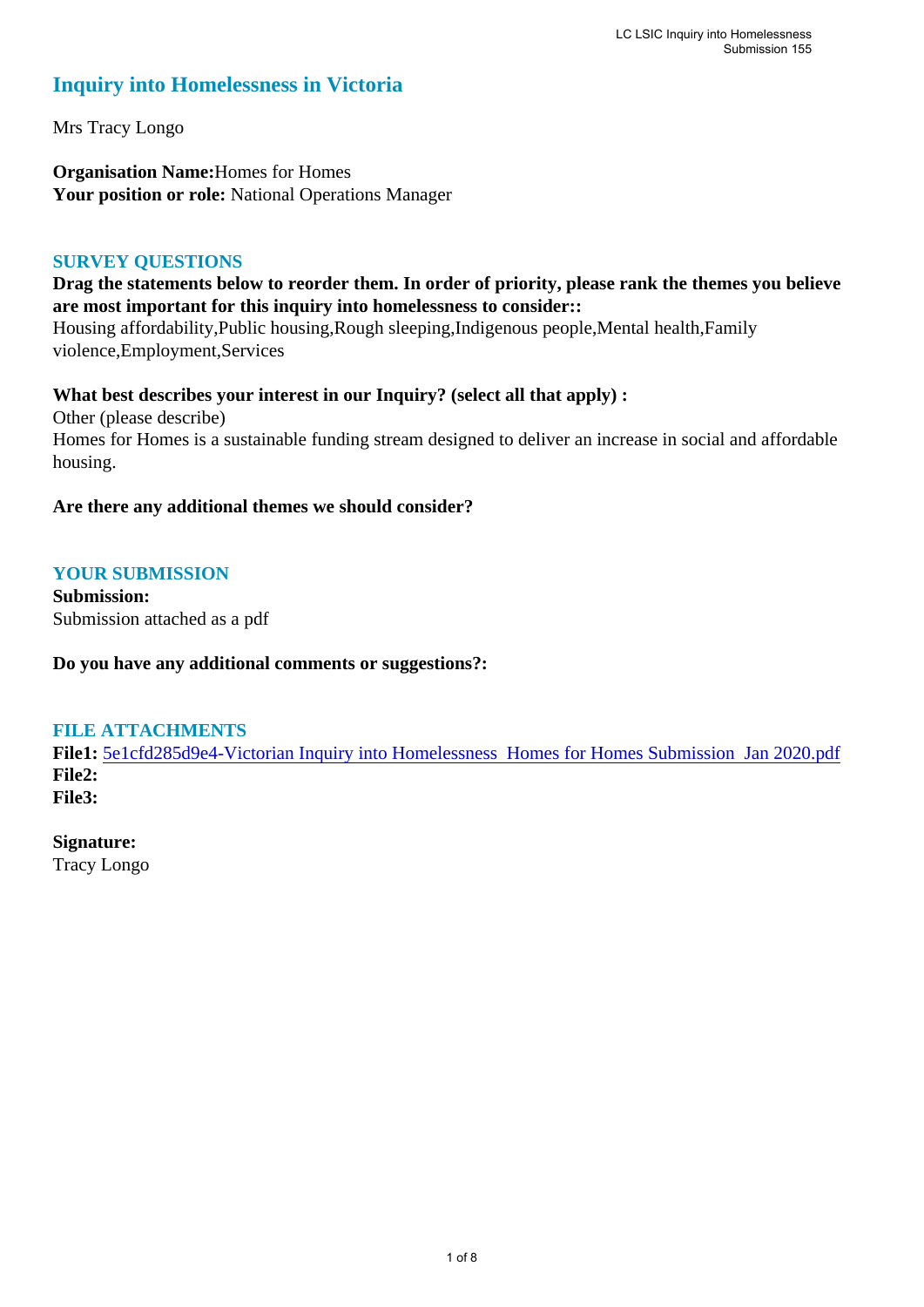

# **Inquiry into Homelessness in Victoria Submission**

## Increasing affordable housing supply in Victoria

The main pressure point for homelessness in Victoria is access to safe and secure housing that's affordable. Tackling the shortage of social and affordable housing in Victoria is a first order priority with over 22,000 people homeless each night. The problem is too big for any one level of government or organisation to solve alone - a whole-of-community approach is required.

Increasing affordability of housing in Victoria requires a mix of leadership, strategy, partnerships, and most importantly, a new source of sustainable funding that can deliver and increase housing supply. Homes for Homes is that new source of funding with the potential to inject over \$1 billion of private funds into social and affordable housing projects over the next 30 years.

Homes for Homes is a sustainable funding stream designed to deliver an increase in social and affordable housing. Funds are raised via individuals and property developers agreeing to register properties with Homes for Homes, enabling a tax-deductible donation of 0.1% of the sale price to be donated to Homes for Homes. Participation is recognised through a caveat registered on the property title which acts as a reminder of the individual's or developer's promise to donate at the time of sale. The donation flows seamlessly through the settlement disbursement process. Donations are pooled and funding is granted to housing providers to increase supply of social and affordable housing.

Homes for Homes is a national solution to increase housing supply that is currently operating across five states (VIC, NSW, WA, ACT, SA), with plans to include QLD, TAS and NT in due course. Conservative projections show that Homes for Homes has the capacity to raise over \$1 billion in the next 30 years, however if further supported by government, these projections can be significantly amplified.

Homes for Homes has already increased social and affordable housing supply in Victoria. In 2018. Homes for Homes contributed \$300,000 to four Victorian projects, housing 13 people. In early 2020, a further \$140,000 will be disbursed to community housing providers who will create further housing supply in Victoria, housing up to an additional 17 people. In most cases, Homes for Homes has been used as the equity component to unlock projects. In fact, in one project, Homes for Homes provided funding of just 1% of the total cost which enabled the viability of the project.

#### **Having a home matters**

Having a home is fundamental to people's lives and their future outcomes. A house is a place to call home, a basis for an individual's identity, family life, participation in education, work, community, health and wellbeing. Taking a housing first approach is internationally

Page 1 of 7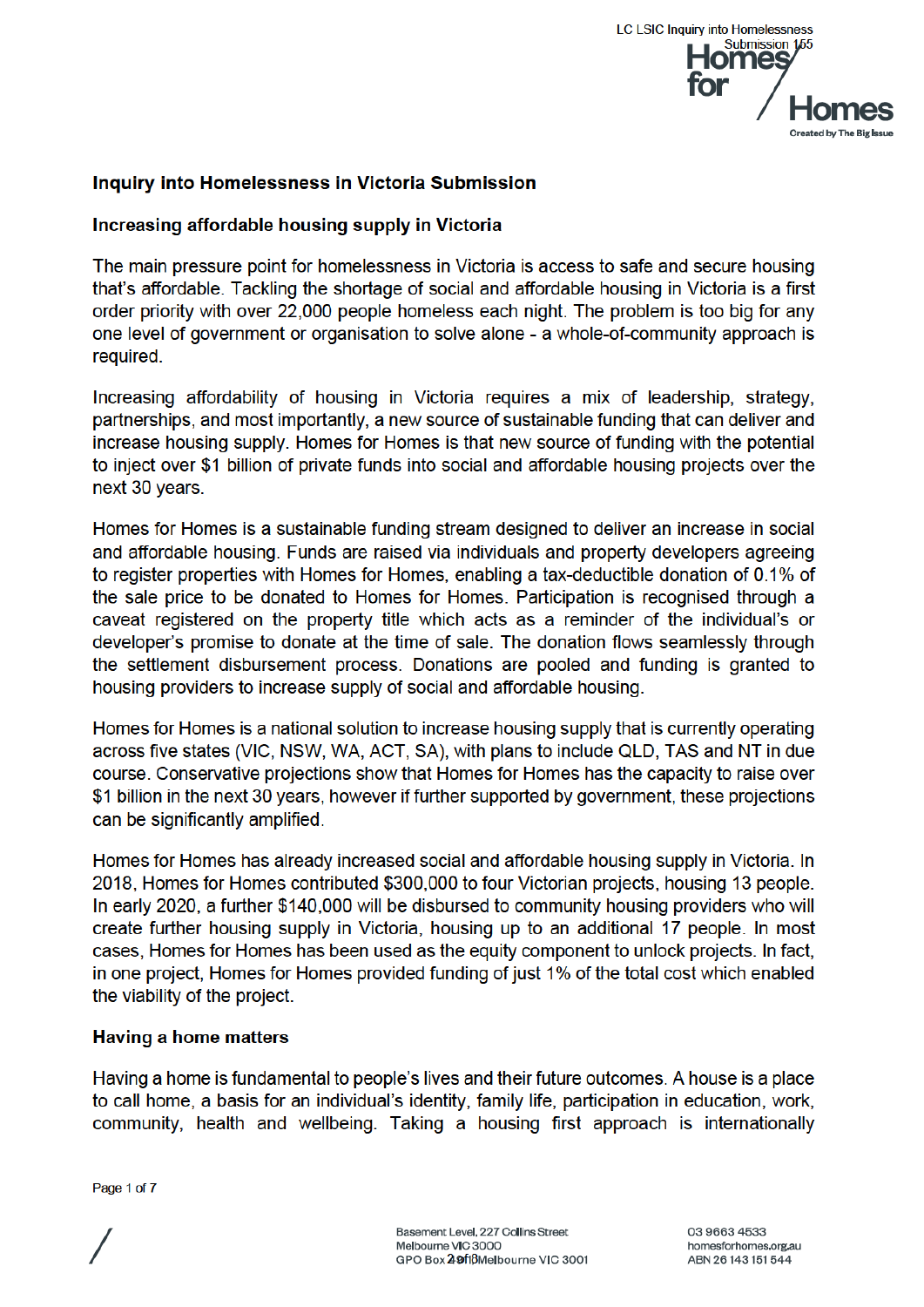recognised, makes sound economic sense and is generally accepted as the optimal strategy to end homelessness in Australia. For those experiencing other needs in addition to housing, the housing first approach has been shown to be most effective for stabilising underlying issues such as drug addiction and mental health issues.

The crucial need for more affordable housing was highlighted during last years' National Homeless Week, themed 'Housing ends Homelessness'. Hobart mayor Anna Reynolds said at the launch, although there may be many drivers of homelessness, such as long term unemployment and complex issues such as substance abuse or relationship breakdown, homelessness can largely be prevented through funding enough housing with fixed, low rents and security of tenure.

At a recent Inquiry into Homelessness hearing, Professor of Urban Housing and Homelessness, Guy Johnson from RMIT University emphasised to committee members that achieving a sufficient supply of affordable housing is critical as housing impacts the onset of homelessness in two ways; access to safe and secure housing is a key factor in preventing homelessness, conversely a lack of affordable housing also impacts an individual's ability to exit the system, so the system becomes blocked. "Victoria can focus on tinkering with the support system, fund more agencies and increase the number of support workers, but without housing, more people will simply become homeless," Professor Johnson said.

Research demonstrates individuals living in tight housing markets are at higher risk of homelessness. Tighter private housing markets and fewer affordable housing options in the private rental market significantly contribute to higher homelessness risk.<sup>[1](#page-2-0)</sup>

Homes for Homes has the capacity to fund an increase in social and affordable housing without impacting on government's spending on other essential homelessness support services. Homes for Homes is a new, sustainable source of funding that can deliver on the housing first model, widely acknowledged as best practice for solving homelessness.

Homes for Homes provides additional value to the sector with no financial outlay required by government and no associated risk.

# **The role of government as an instrument of change**

Homes for Homes is engaging local governments across Victoria to explore inclusion of its mechanism in the planning process.

Moreland City Council are the first council in Australia who have formally endorsed support for Homes for Homes at their meeting on 11 December 2019. Council will grow awareness of Homes for Homes and through its planning, embed Homes for Homes in their design

<span id="page-2-0"></span> $1$  Johnson, G, Scutella, R, Tseng, Y & Wood, G 2015, 'Entries and exits from homelessness: a dynamic analysis of the relationship between structural conditions and individual characteristics.', Australian Housing and Urban Research Institute (AHURI), Melbourne.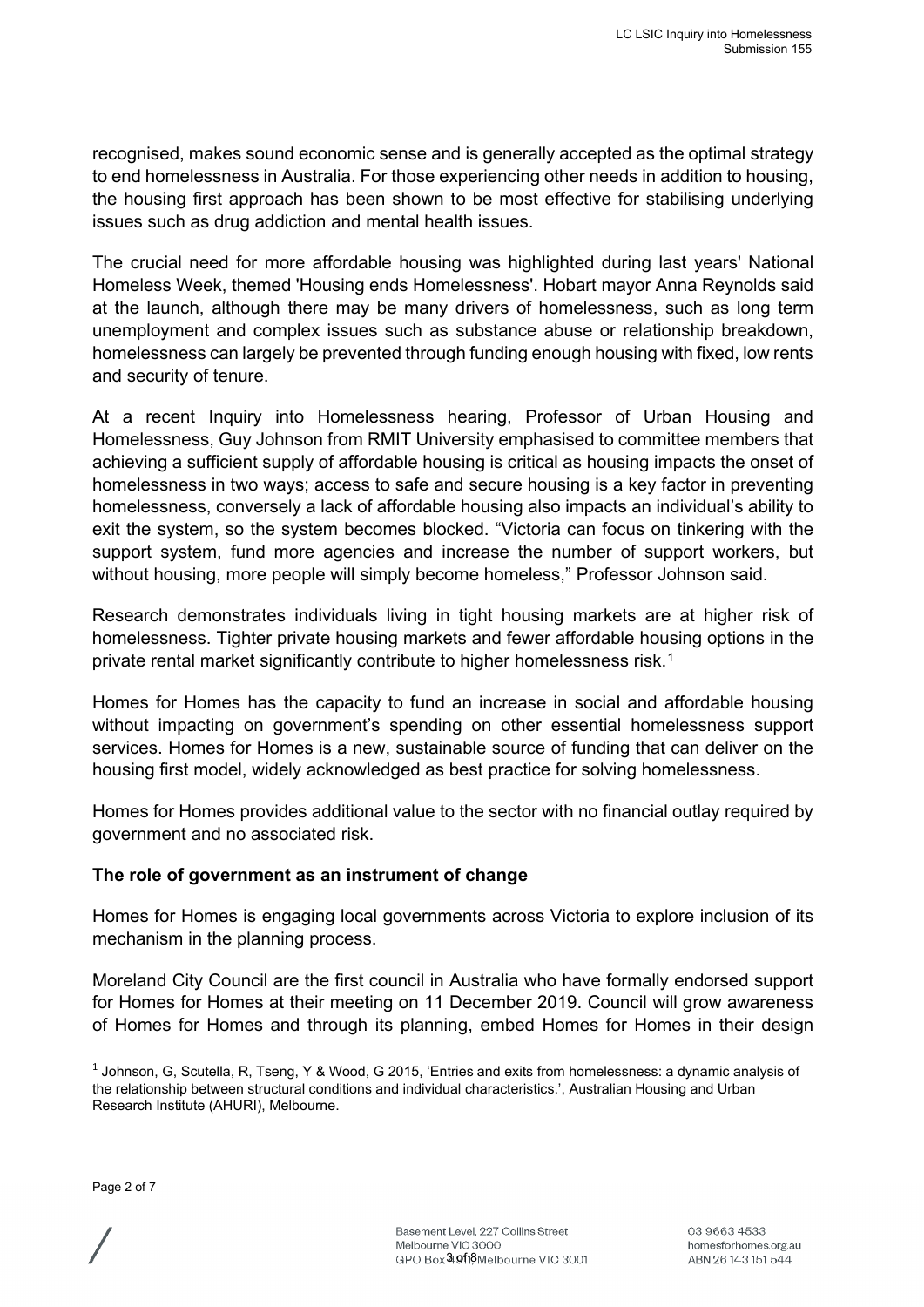excellence scorecard. The aim of the scorecard is to encourage significantly improved development outcomes in the City of Moreland.

The City of Moreland design excellence scorecard will include a 0.1% contribution of the sale price of each dwelling to Homes for Homes (or other equivalent not-for-profit company that funds affordable housing projects) as a community benefit contribution for multi-unit developments.

The Green Building Council of Australia have included Homes for Homes as an 'innovation challenge' in their Green Star rating system. Developers can apply for up to two Green Star points when they include Homes for Homes in their projects. This type of incentive is a winwin for both Homes for Homes and the developer.

LWP, a Western Australian developer are working in conjunction with the WA Department of Communities to rollout Homes for Homes across all joint venture projects. This is a great example of the positive role that government can play in embedding Homes for Homes, and in turn, increase the state's supply of social and affordable housing.

If the Victorian government, through the Planning and Environment Act 1987, encouraged local governments, through their planning channels, to support Homes for Homes in a similar manner, the capacity of Homes for Homes to close the affordable housing gap grows enormously.

The City of Melbourne noted in their report to the Future Melbourne Planning Committee that "Current mechanisms in the Melbourne Planning Scheme which seek to encourage affordable housing are yet to deliver any affordable homes. No affordable homes have been negotiated in private developments in the City of Melbourne since legislative changes to the Act."[2](#page-3-0)

This demonstrates that encouragement does not equate to increasing the supply of housing. Integrating Homes for Homes in planning would provide a sustainable and long-term source of new funding to support the creation of social and affordable housing in Victoria.

#### **Developer support**

Homes for Homes has the support of many developers who operate in Victoria including:

- Development Victoria
- Mirvac
- Grocon
- Balcon
- Assemble
- Lucent

Page 3 of 7

<span id="page-3-0"></span><sup>2</sup> Appleton, E, 12 November 2019,'Report to the Future Melbourne Planning Committee, Agenda item 6.5', City of Melbourne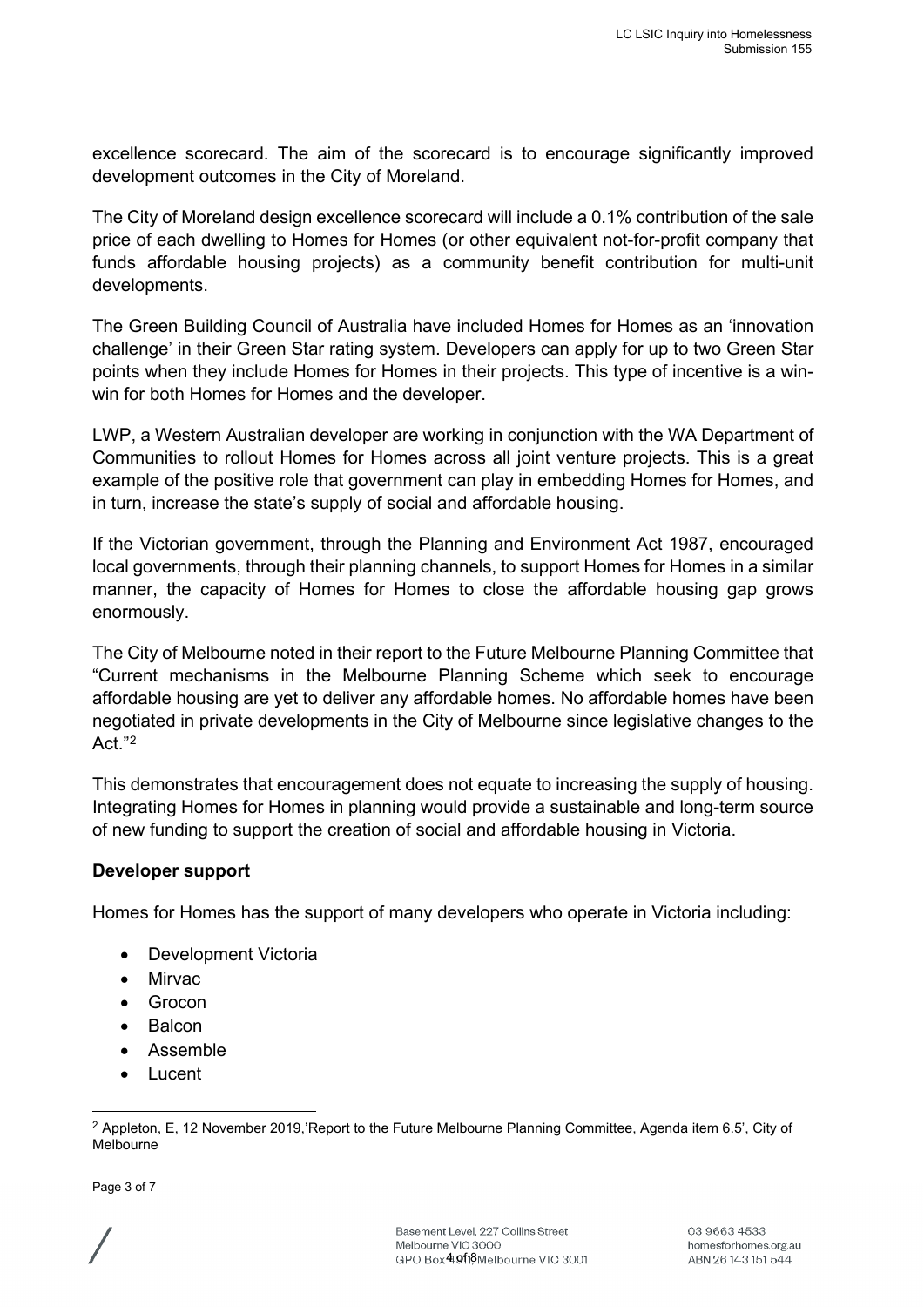- Setia
- Habitat for Humanity (VIC)
- **The Barnett Foundation**

Since launching in 2015, Homes for Homes has 17 developers who have committed projects nationally. The 30-year projection of donations flowing from these developments alone exceeds \$38 million.

# **Using Victoria's current homes and housing system to deliver better outcomes**

Incorporating Homes for Homes into Victorian planning creates a unique opportunity for a new funding stream to be realised in the social and affordable housing sector. This can be achieved at no cost to government. Registering properties with Homes for Homes is also done at no cost to individuals or developers.

If all new Victorian developments were registered with Homes for Homes, this would have an enormous impact on Homes for Homes' ability to increase supply of social and affordable housing in Victoria. Developers would register with Homes for Homes, giving future homeowners the opportunity to make a small donation (0.1%) when the property sells in the future. These donations are used to increase the supply of social and affordable housing for Victorians in need.



Once a home or development is registered, it continues participating in Homes for Homes, encouraging all future homeowners to donate when they sell in the future.

The idea of using property sales to generate a new fundraising stream is based on a similar, successful initiative seen operating in the US, whereby a single property developer in California encouraged owners of 25,000 properties to make a small contribution at their time of sale. Twenty years later, this initiative has raised over \$9 million for local community initiatives.

The Homes for Homes initiative can apply to the entire housing system - from existing dwellings to new developments including government housing stock - as the core premise is simply to encourage small donations on property sales which accumulates into many billions.

# **Donations = increased supply of housing**

When donations are made to Homes for Homes the money is pooled with other contributions in that state. Then it goes to creating what's needed most - social and affordable housing.

Page 4 of 7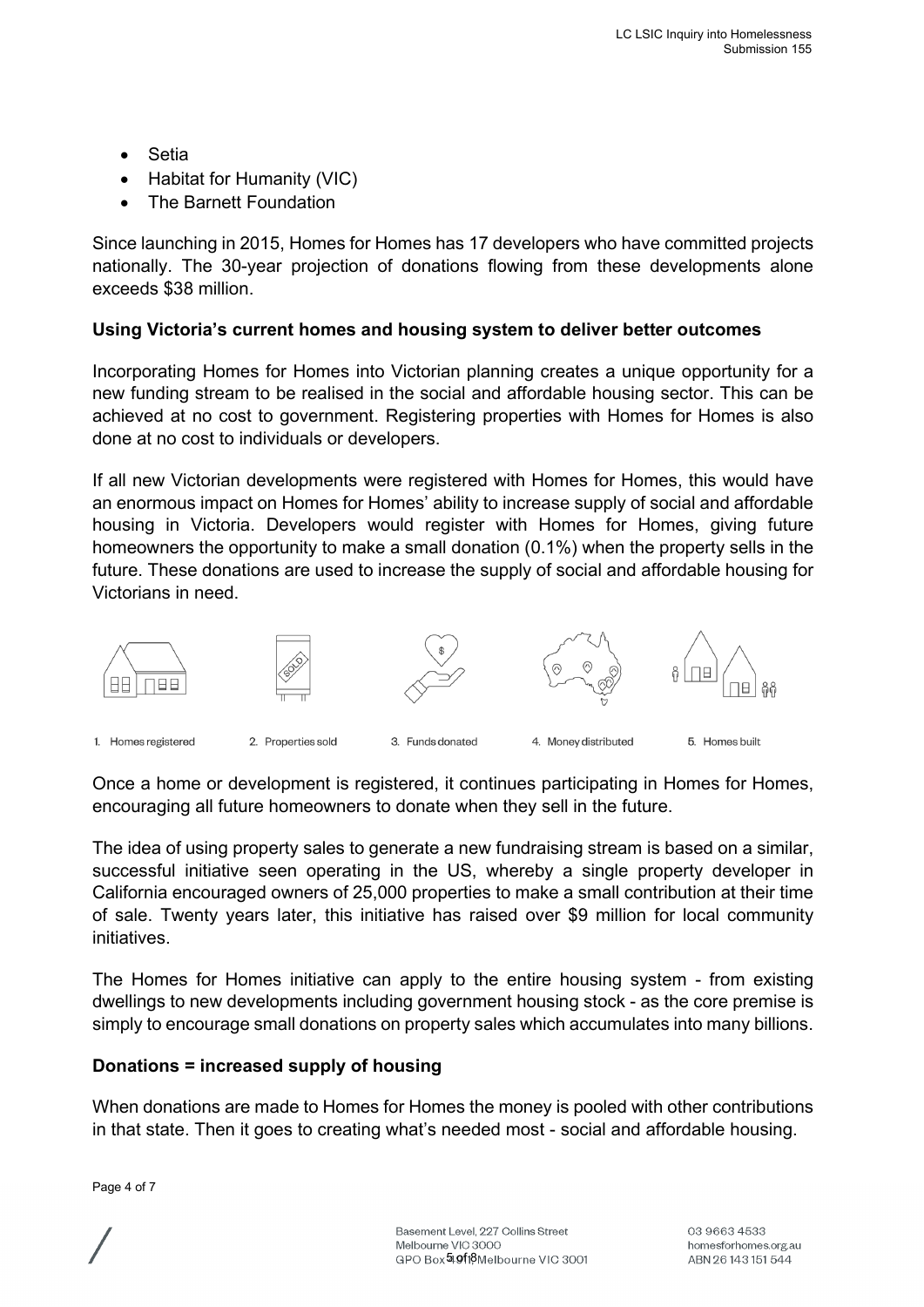Homes for Homes is a new source of funding, not a builder. When sufficient funds have been raised in Victoria, housing providers are invited to submit expressions of interest via an open tender process for projects in Victoria.

Homes for Homes has established Investment and Housing Advisory Groups who review grant applications and provide recommendations to the Homes for Homes Board to maximise impact from funds granted.

The expression of interest process is open to both not-for-profit and for-profit organisations.

## **Homelessness is solvable**

The biggest issue facing social and community housing sector is the lack of available funding to meet demand.

With over 22,000 people experiencing homelessness every night in Victoria, generating more supply needs to be the top priority. New long-term, sustainable sources of funding need to be explored in government planning policy.

An example of a solution tackling the funding gap, is making initiatives such as Homes for Homes the norm across the property industry. Homes for Homes is an independent, new stream of funding that directly increases supply through homeowner and developer participation.

Often individuals are unsure how they can make a difference to homelessness - a seemingly insurmountable problem. Homes for Homes provides a simple and meaningful way to contribute. The Victorian government can assist in fast-tracking the supply of social and affordable housing by including Homes for Homes in the Planning and Environment Act 1987 and encouraging local governments, through their planning processes, to support Homes for **Homes** 

Research shows that there is a shortage of more than 600,000 social and affordable homes in Australia which is projected to be in excess of one million by 2036.[3](#page-5-0) Government expenditure on homelessness services is growing year on year and the number of homeless people continues to rise. To stop the number climbing, more housing needs to be created. Once people are housed, their reliance on government homelessness services reduces. They are also in a stronger position to enter the workforce, increase education and reconnect with the community.

This housing crisis can be resolved by the whole community working together. Innovative initiatives are desperately needed that can encourage the entire community to come together and make a difference to support those in need. Governments can play a leading role in supporting Homes for Homes through positive policy change.

<span id="page-5-0"></span><sup>3</sup> Troy, L, van den Nouwelant, R Randolph, B, March 2019, 'Estimating need and costs of social and affordable housing delivery', City Futures Research Centre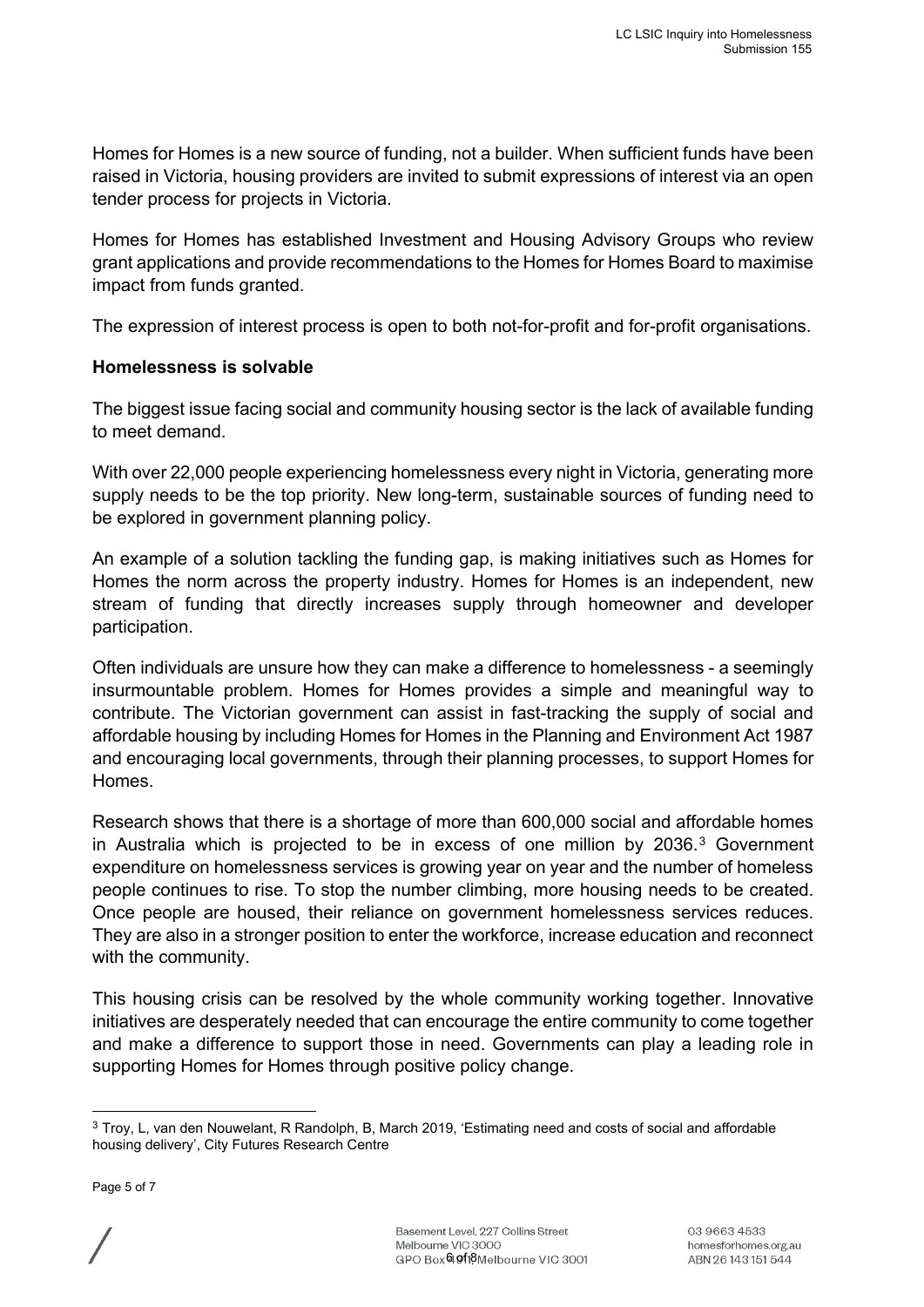Registering developments with Homes for Homes can be a positive incentive that Government has the capacity to leverage and we welcome the Victorian government's support to play its part in assisting to solve homelessness by supporting Homes for Homes.

#### **Governance**

Homes for Homes is robustly governed.

Established by Australia's largest and most successful social enterprise, The Big Issue, Homes for Homes is a not-for profit-company, limited by guarantee and endorsed as a Deductible Gift Recipient. All donations are tax deductable. Homes for Homes benefits from the knowledge, expertise and networks of industry leaders.

Homes for Homes is independent from the finance, property and community housing **industries** 

The Homes for Homes Board is responsible for authorising funding allocations to social and affordable housing providers. To assist in making funding decisions, the Board leverages the knowledge and expertise of an industry-based Investment Advisory Group and Housing Advisory Group.

## **Homes for Homes Board**

Sonya Clancy (Chair), Chief People Officer, Bank Australia Adam Brooks, Partner, Thomson Geer Carolyn Viney, Chief Development Officer, Vicinity Centres Paul Kearney, CEO, Kearney Group Steven Münchenberg, Managing Partner, Blackhall & Pearl Wendy Fromhold, Director, WFConsulting

# **Homes for Homes Investment Advisory Group**

Sonya Clancy (Chair), Chief People Officer, Bank Australia Andrew Penn, CEO, Telstra The Hon Anna Bligh AC, CEO, Australian Banking Association Ian Smith AM, Joint Managing Director, Bespoke Approach Peggy O'Neal AO, Consultant, Lander & Rogers Sally Herman, Non-Executive Director Simon McKeon AO, Chancellor, Monash University Terry Campbell AO, Senior Chairman, Goldman Sachs

# **Homes for Homes Housing Advisory Group - Victoria**

Mike Allen (Chair), former Chief Executive, Housing NSW Dr Owen Donald, Chief Commissioner, Victorian Building Authority Meredith Sussex AM, Chair, Ministerial Advisory Council, Fisherman's Bend

Page 6 of 7